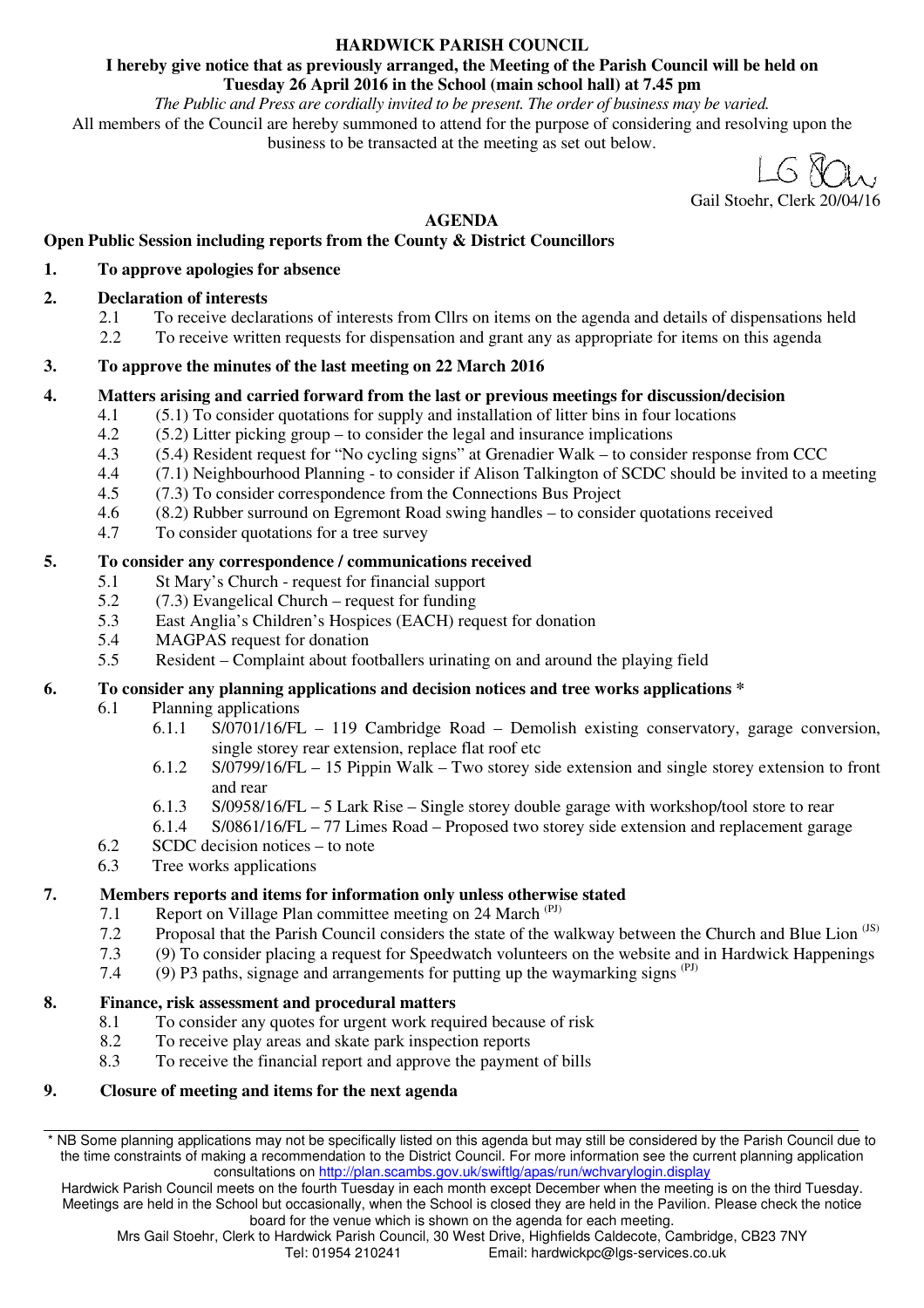## **CLERK REPORT TO HARDWICK PARISH COUNCIL MEETING ON 26 APRIL 2016**

- 1. Apologies for absence Apologies have been received from Cllr Stewart (out of parish).
- 2. Declaration of interests members should declare their interests state why they have an interest, the type of interest held and if they have a dispensation state this and the extent of their dispensation ie to either speak or speak and vote.
- 3. To approve the minutes of the last meeting on 22 March 2016 attached.
- 4. Matters arising
- 4.1 (5.1) To consider quotations for supply and installation of litter bins in four locations A quotation for installation will be brought to the meeting if received. Details of the bin may be found via this link – Topsy bin: https://www.glasdonlitterbins.com/topsy-2000-tm-litter-bin/view. The cost of emptying by SCDC is approx £2.50 per week. I am struggling to find quotes to install a litter bin. Works on the highway including verges requires the contractor to carry £5m public liability insurance and they may also need to do a utilities search. SCDC have quotes in the past approx £350 to supply and install a bin.
- 4.2 (5.2) Litter picking group to note the legal and insurance implications For insurance cover to be in place the event must be led by the Council which must ensure that it has conducted and keeps a written risk assessment of the event. The volunteers must be appropriately trained and safety wear must be provided whether by the Council or District Council. The Council must keep written details of the names of all the volunteers taking place and details if they are under 16 years of age. If under 16 then they must be accompanied by a parent and guardian and their details kept. The Council must keep dates and times that the event is taking place and ensure the risk assessment covers the whole period of the event up to and including the collection of the rubbish. The District Council will provide equipment for the volunteers to use and collect the bagged up litter following the event or the Parish Council has the power to fund the equipment.
- 4.3 (5.4) Resident request for "No cycling signs" at Grenadier Walk to consider response from CCC Thank you for your email regarding cyclists using Grenadier Walk, Hardwick. The enforcement of cycling offences is an operational matter for local police forces. It is an offence to ride a bicycle on a public footpath under section 72 of the Highway Act 1835, as amended. This was made a fixed penalty offence in 1999 and since December 2002 Community Support Officers have been able to issue a fixed penalty notices for this offence.

Cycling prohibited signs, may only be erected to indicate the effect of a traffic regulation order or bylaw. A Traffic Regulation Order (TRO) enables the restriction to be legally enforced; these TRO's have associated administrative and legal costs of approximately £1,500 - £2,000.

Given the current financial climate and our current level of resources, unless a project has been prioritised within our Transport Delivery Plan, unfortunately there are no funds available to progress any potential solutions, but a community can take action to fund the change independently. Once a community has gained funding for their project, the County Council will work with them to make the changes.

One possibility is the Local Highway Improvement process which gives local people around Cambridgeshire an opportunity to bid for County Council cash for highways projects which will improve their community. Bids up to a maximum of £10,000 are invited however; there is an expectation that the bidder will contribute a minimum of 10%.It may be helpful to approach the Town Council with your concerns to see if this issue is one of their priorities.

Further details on the local highway improvement initiative can be found via the following link: http://www.cambridgeshire.gov.uk/transport/localism/highway-improvements.html

If funding is secured, the Policy and Regulation Team would be happy to discuss the legal requirements and offer advice to assist in implementing the restrictions. Kind regards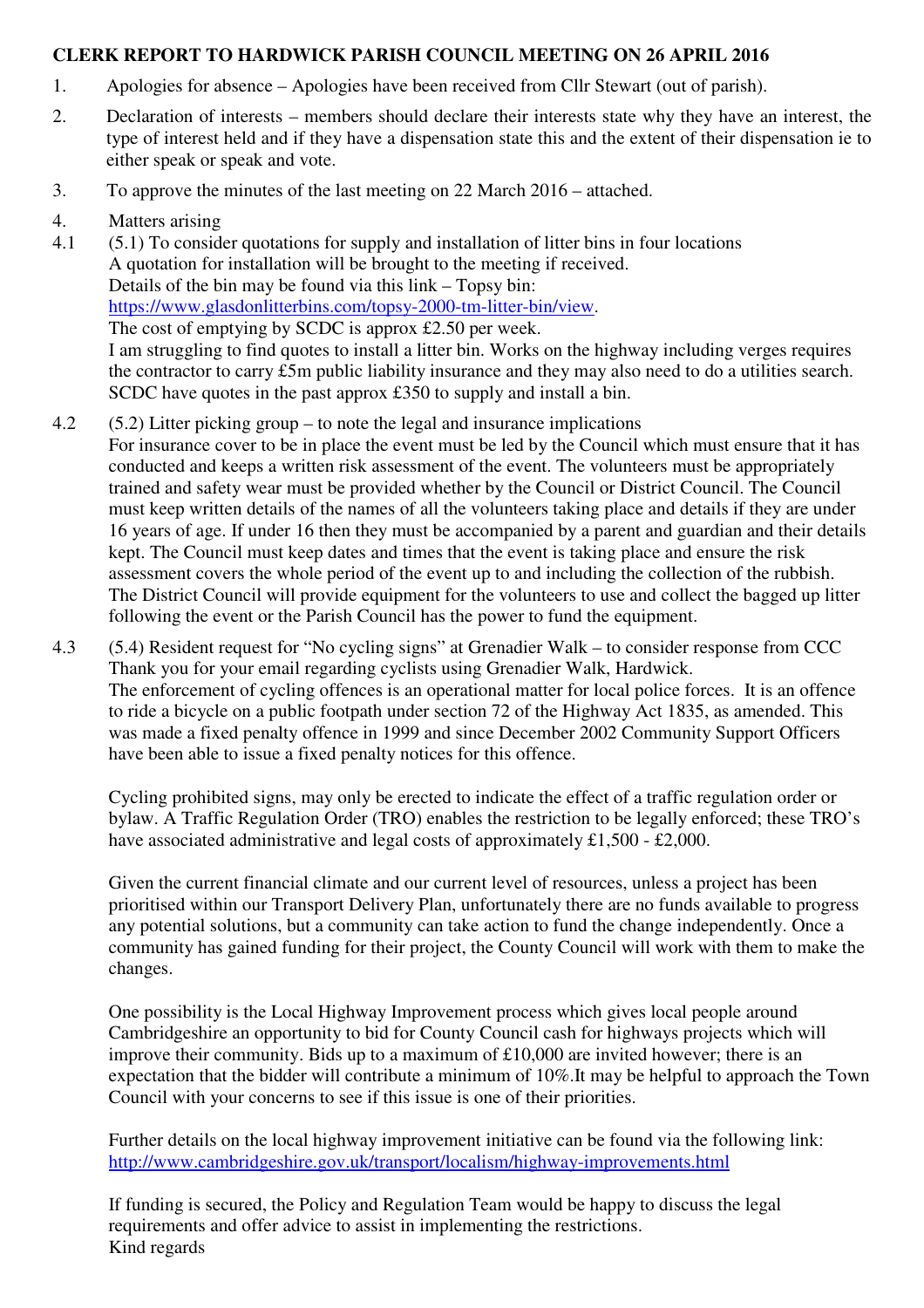Sharon Piper Policy and Regulation Manager

4.4 (7.1) Neighbourhood Planning – to consider whether Alison Talkington of SCDC should be invited to a meeting

District Cllr Chamberlain writes:

I have been in touch with Alison Talkington, who is the SCDC Planning Officer dealing with the issues surrounding Neighbourhood Plans, to enquire whether it would be possible to get her to come along to a Parish Council meeting to explain what would be the implications for Hardwick if the village decided to seek such a plan. As you will see from her e-mail she is willing to do so but would need dates of Parish Council meetings and, importantly, she should be invited by HPC. I would be grateful if you will kindly give consideration to extending an invitation to Alison and if positive please arrange for an invitation to be sent to her.

- 4.5 (7.3) To consider correspondence from the Connections Bus Project Deferred at the last meeting.
- 4.6 (8.2) Rubber surround on Egremont Road swing handles to consider quotations received Quotations will be brought to the meeting if received.
- 4.7 To consider quotations for tree survey Quotations will be brought to the meeting if received.
- 5. Correspondence S137
- 5.1 St Mary's Church request for financial support Attached.
- 5.2 (7.3) Evangelical Church request for funding
- 5.3 East Anglia's Children's Hospices (EACH) request for donation East Anglia's Children's Hospices (EACH) has been providing caring for children and young, people with life-threatening conditions and supporting their families for over twenty-five years. Our care and support is tailored to the needs of all family members and delivered from our Milton hospice, within the community or the families own homes.

'EACH helps families when they are at their absolute lowest helping them to come to terms with their child's illness, losing them and beyond' - Stanley's Dad.

Over the past year in Cambridgeshire we have helped over 100 local families just like Stanley's, through providing day care, overnight breaks, a variety of therapies and specialist play, as well as care at end of life and bereavement support.

For both families accessing care, and those who have been bereaved; EACH is a lifeline at an unimaginably difficult time. The children may only have a very short time to live, others may reach early adulthood, but EACH's aim is always the same - to enhance their quality of life and support their family.

As a local charity we rely on voluntary donations for over 70% of our income and need to raise £5,300 every day to support Cambridgeshire families. The majority of our costs are not for specialist equipment, but for delivering he care so vital to the children and families we support. As you can see below, all donations make a huge difference to everyone at EACH.

£111 would provide an hour of music therapy at one of our hospices and two hours of bereavement support for all family members.

£148 could fund four hours of care at end of life, understandably, families often want their child to be in the family home or at one of the hospices when they are nearing the end of their life - we provide specialist staff to enable this to happen.

£296 could pay for 8-hours of short break care. Many children's conditions deteriorate slowly, putting an enormous strain on family life. Weekend breaks and family activities are difficult and parents rarely have a normal mealtime or a full night's sleep.

I am writing to ask if you would consider supporting EACH. This may be through local community fundraising, a one-off donation, or if the Parish Council chooses one charity to support for the civic year.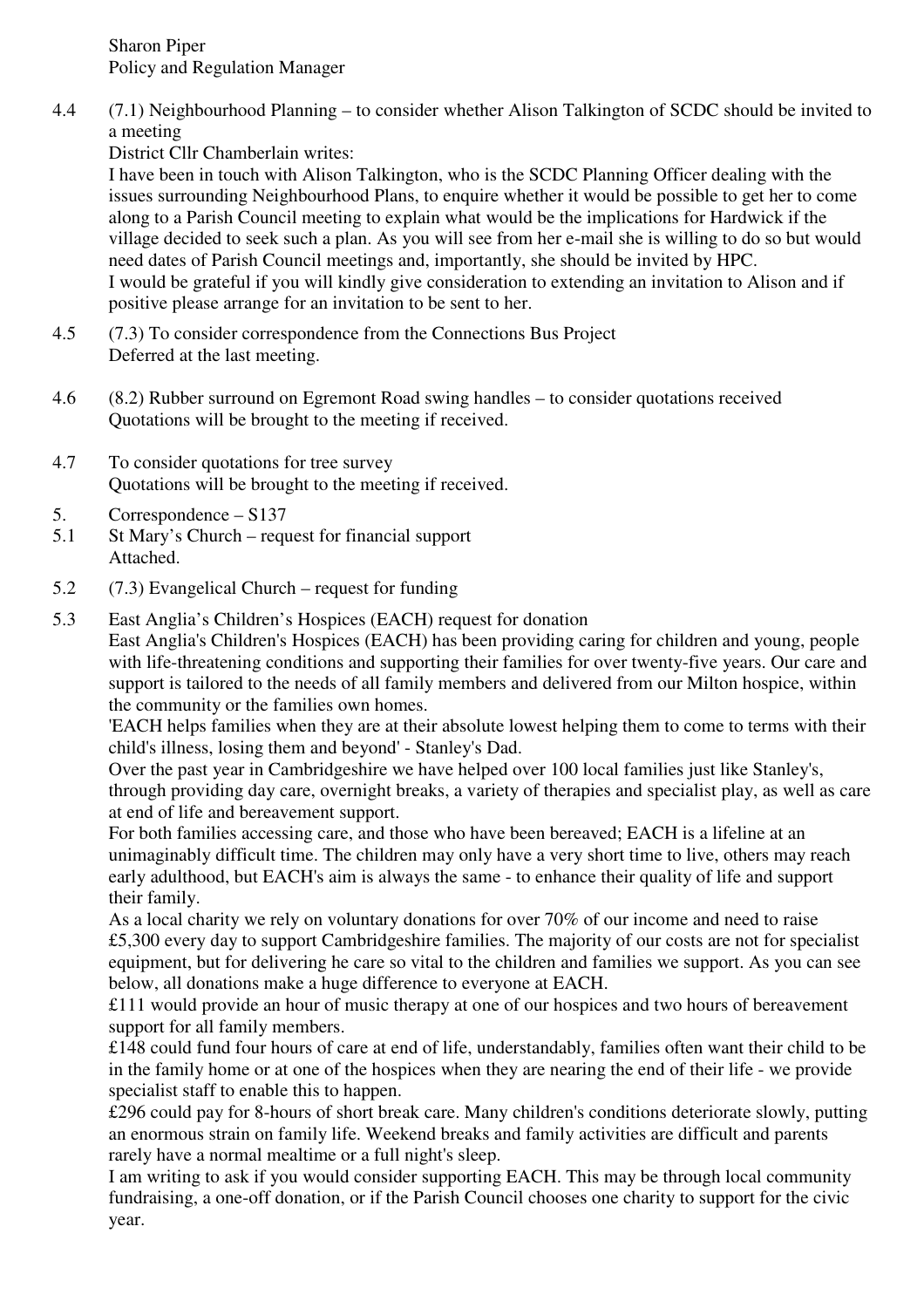If you would like to discuss the different ways you can support us please do not hesitate to contact my colleague, Lucy Glover, by email lucy.glover@each.org.uk or telephone 01223 205 198. With community support we can continue to support families like Stanley's, ensuring they have the opportunity to have the invaluable care we provide. Kind Regards, Sophie Baker Assistant Fundraiser

## 5.4 MAGPAS request for donation

I'm writing to ask for your essential support of Magpas Air Ambulance - the award winning medical charity providing emergency, life-saving care to critically ill and injured people in 'Cambridgeshire this year.

As you may know, Magpas Air Ambulance brings essential lifesaving care by land and by air to seriously ill or injured patients across the East of England. Your continued support of Magpas Air Ambulance not only helps us to save lives but also ensures patients recover more quickly, spend less time in hospital and return to a decent quality of life.

Our medical teams have been dispatched to Cambridgeshire 722 times in the last two years.

In the last two years, Magpas Air Ambulance was dispatched to 1752 incidents across 10 counties. In 2015, the number of incidents grew to 941 which is a staggering 16% increase since 2014.

In 2015 support from our community, including councils across the region enabled our dedicated and talented team of volunteers and staff to achieve a number of key developments last year.

From October 2015 we extended our helicopter service to 7 days a week and began operating 24/7. This one of the first charity-funded air ambulances in the UK to be providing round-the-clock care and we are pleased that Magpas' expertise is made available to our communities at any hour of the day or night to assist people who find themselves in life-threatening emergencies.

As demand for our service grows so does our need to raise funds. To ensure an on-going service is provided, we rely on the generosity of individuals, organisations and councils to support us in our 2016 fundraising; campaign to raise £4 million.

Are you able to support Magpas Air Ambulance in 2016 by making a grant from your locality or personal budget?

I would be delighted to provide you with any additional information about Magpas Air Ambulance, or arrange a visit to our base so you can see our work in action first hand.

On behalf of our Chairman, Trustees, staff, volunteers - and most importantly those we serve with life saving care - thank you for your time and consideration of our request.

We can't do it without you.

Kindest regards Debbie Florence

Head of Fundraising

Funding requirements: Magpas rely totally on the generosity of individuals and organisations to help support our work. The following are just a few examples of how donations can help us to save lives:

 £580 provides a flame and chemical retardant uniform for one of our volunteer Doctors or Paramedics

 £600 provides the average fuel for an emergency medical mission with our dedicated Air Ambulance

£1,500 provides a months' supply of life saving drugs and dressings

£15,000 provides fuel and maintains one of our emergency land vehicles for a year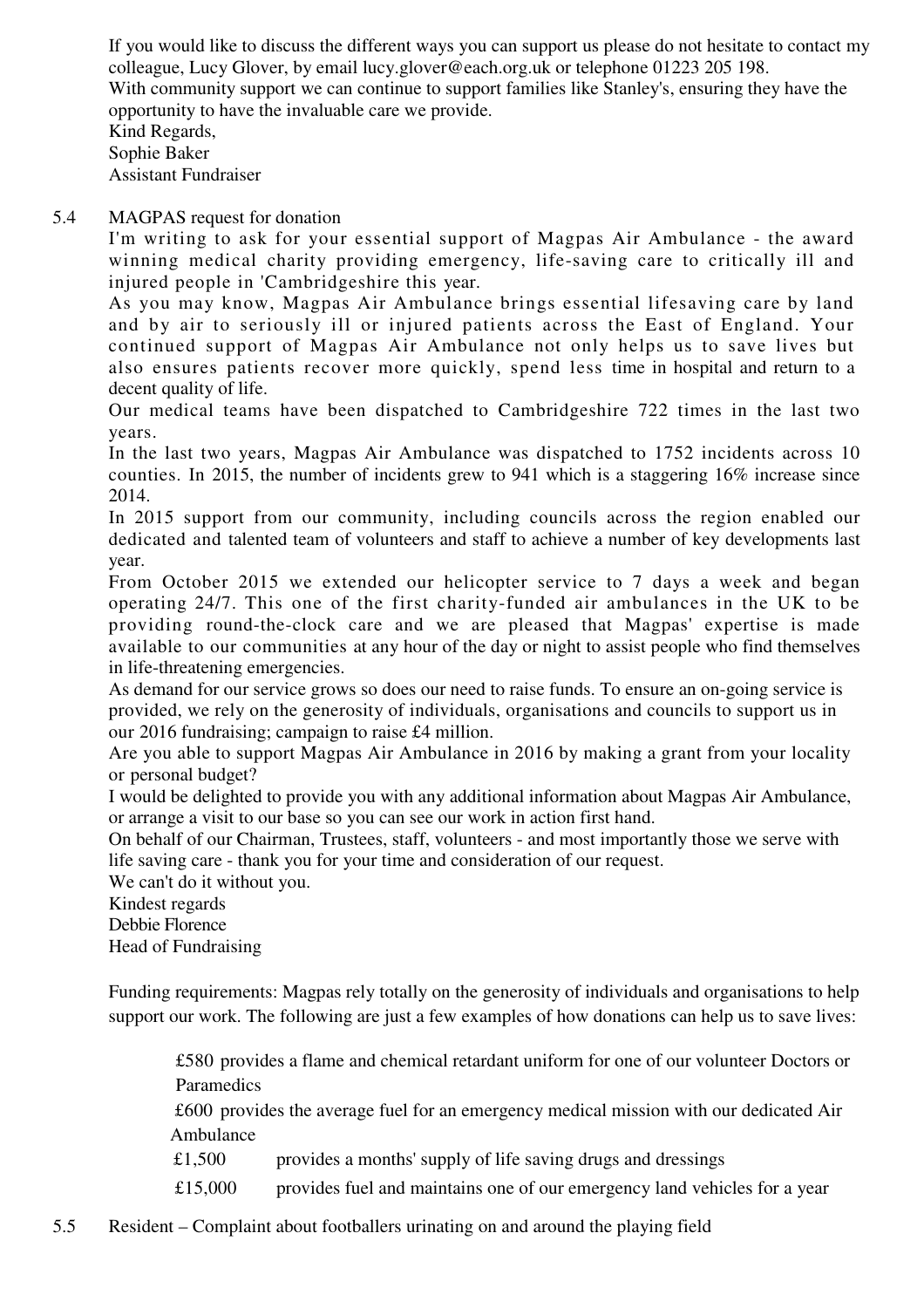I feel I must write to voice my concern over footballers urinating on and around the playing field. I have twice found adult males either urinating or demonstrating real intent to urinate near the cricket nets.

The first time the person was very blatant and in full view, this I immediately reported to the football club verbally and was informed that the culprit was an opposition player and I trusted that the club would deal with my complaint and it would not happen again.

Unfortunately this Saturday afternoon I witnessed someone in yellow and black kit, with obvious intent of urinating just on the edge of the hedge. I challenged him and he then moved away having admitted that he wouldn't like anyone to urinate in front of his home. He also claimed he had never played at Hardwick before and that the changing rooms were full. I cannot guarantee this but would add that I had just walked along Egremont Rd, past the pavilion as players were leaving the changing rooms, so it is possible the man walked directly from the pavilion to the hedge, when surely removal of boots would have enabled him to use the general facilities in the pavilion.

As these have been chance observations I wonder how often this is occurring and how many other people in the village have to put up with, not only the bad language, but also this behaviour whenever there is a match on the field?

I have not contacted the football club this time.

6.1 Planning applications

NB Some planning applications may not be specifically listed on this agenda but may still be considered by the Parish Council due to the time constraints of making a recommendation to the District Council. For more information see the current planning application consultations on http://plan.scambs.gov.uk/swiftlg/apas/run/wchvarylogin.display

- 6.1.1 S/0701/16/FL 119 Cambridge Road Demolish existing conservatory, garage conversion, single storey rear extension, replace flat roof over existing garage and kitchen area with a pitched roof with ridge height to match existing ridge line
- 6.1.2 S/0799/16/FL 15 Pippin Walk Two storey side extension and single storey extension to front and rear
- 6.1.3 S/0958/16/FL 5 Lark Rise Single storey double garage with workshop/tool store to rear
- 6.1.4 S/0861/16/FL 77 Limes Road Proposed two storey side extension and replacement garage
- 6.2 SCDC decision notices
- 6.2.1 S/0827/16/LD 5 Lark Rise Lawful Development Certificate Building a garage and workshop to the area to the rear of existing house and driveway – Withdrawn.
- 6.2.2 S/1469/15/DC 27 St Neots Road Discharge of Conditions Application for approval of details in respect of Discharge of Condition 3 (External materials), Condition 4 (Landscaping), Condition 7 (Boundary treatment), Condition 8 (Surface water drainage) and Condition 10 (Finished floor levels) of Planning Consent S/1128/14/FL – Permission granted.
- 6.3 Tree works applications None at the time of writing.
- 7. Members reports and items for information only unless otherwise stated
- 7.1 Report on Village Plan committee meeting on 24 March Cllr Joslin to report.
- 7.2 Proposal that the Parish Council considers the state of the walkway between the Church and Blue Lion

Cllr Stewart has written:

Having asked for an item to be put on the agenda at last month`s meeting, I had forgotten that I would not be able to attend as it clashes with my annual (timeshare) holiday in Scotland. Please accept and note my apology for absence.

The agenda item I asked for was the state of the walkway - by no stretch of the imagination could it be called a "pavement" - between the Church and the Blue Lion. It has been an inadequate disgrace for years, decades even, and I would like something done about it. It is too narrow for two people to walk side by side, and as quite a number of young mothers use it with pushchairs whist walking an older child to and from the school this is most unsatisfactory. The surface condition is also a disgrace and in places worse than some of the bits of road surface recently patched.

Please can the walkway be widened and resurfaced. If the County / Highways will not do it can we obtain a quote and then consider how else the required improvement might be funded?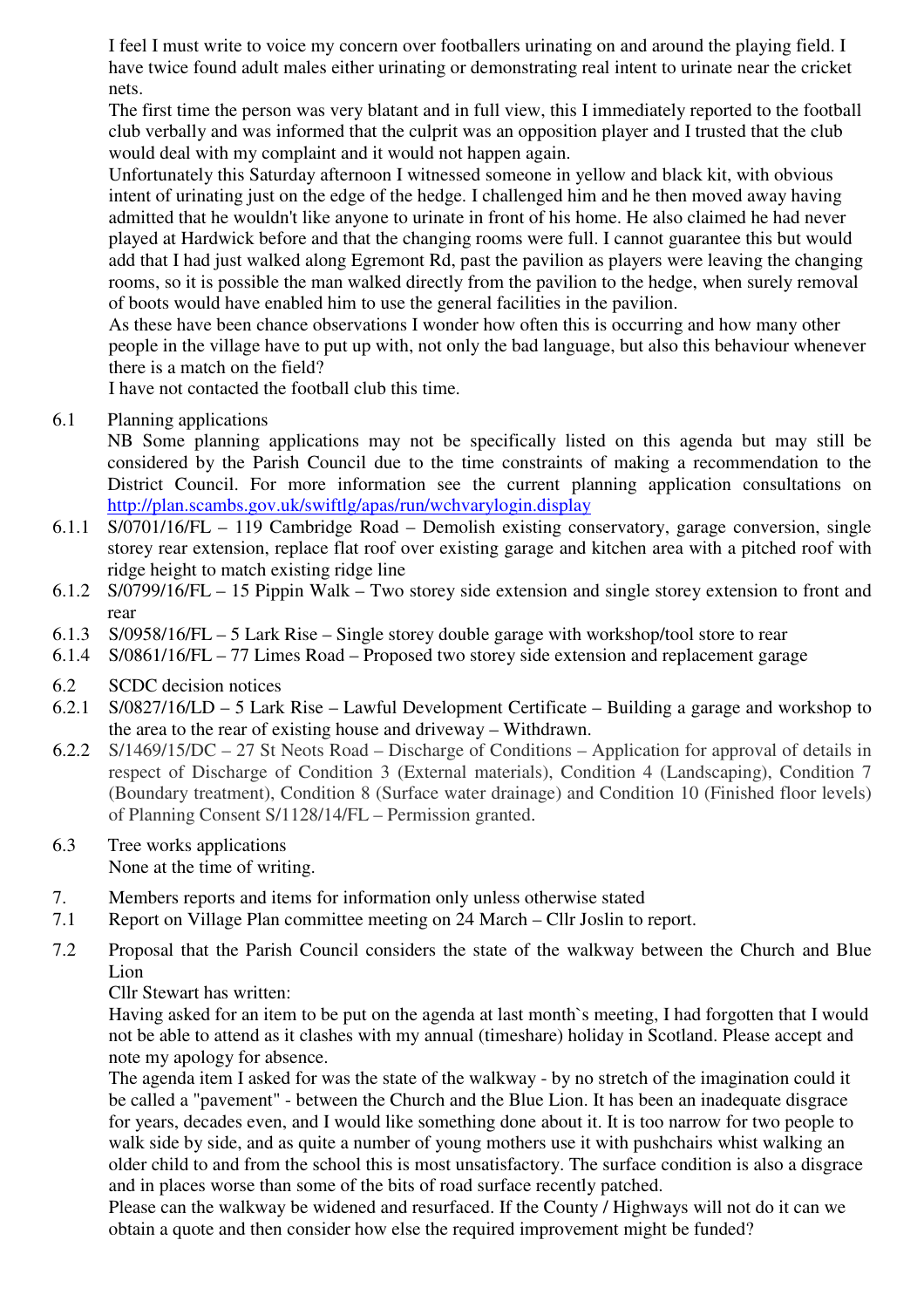I apologise for my absence but I would be happy if the Parish Council would consider this in my absence.

I would be pleased if my suggestion were to be read to the meeting.

- 7.3 To consider placing a request for Speedwatch volunteers on the website and in Hardwick Happenings
- 7.4 P3 paths, signage and arrangements for putting up the waymarking signs Cllr Joslin to report.
- 8. Finance
- 8.1 To consider any quotes for urgent work required because of risk None at the time of writing.
- 8.3 To receive the financial report and approve the payment of bills attached The Clerk used her delegated powers to have the Main Street pond drain blockage cleared by Dynorod at a cost of approximately £200.00 Dynorod reported that it was blocked with tree roots.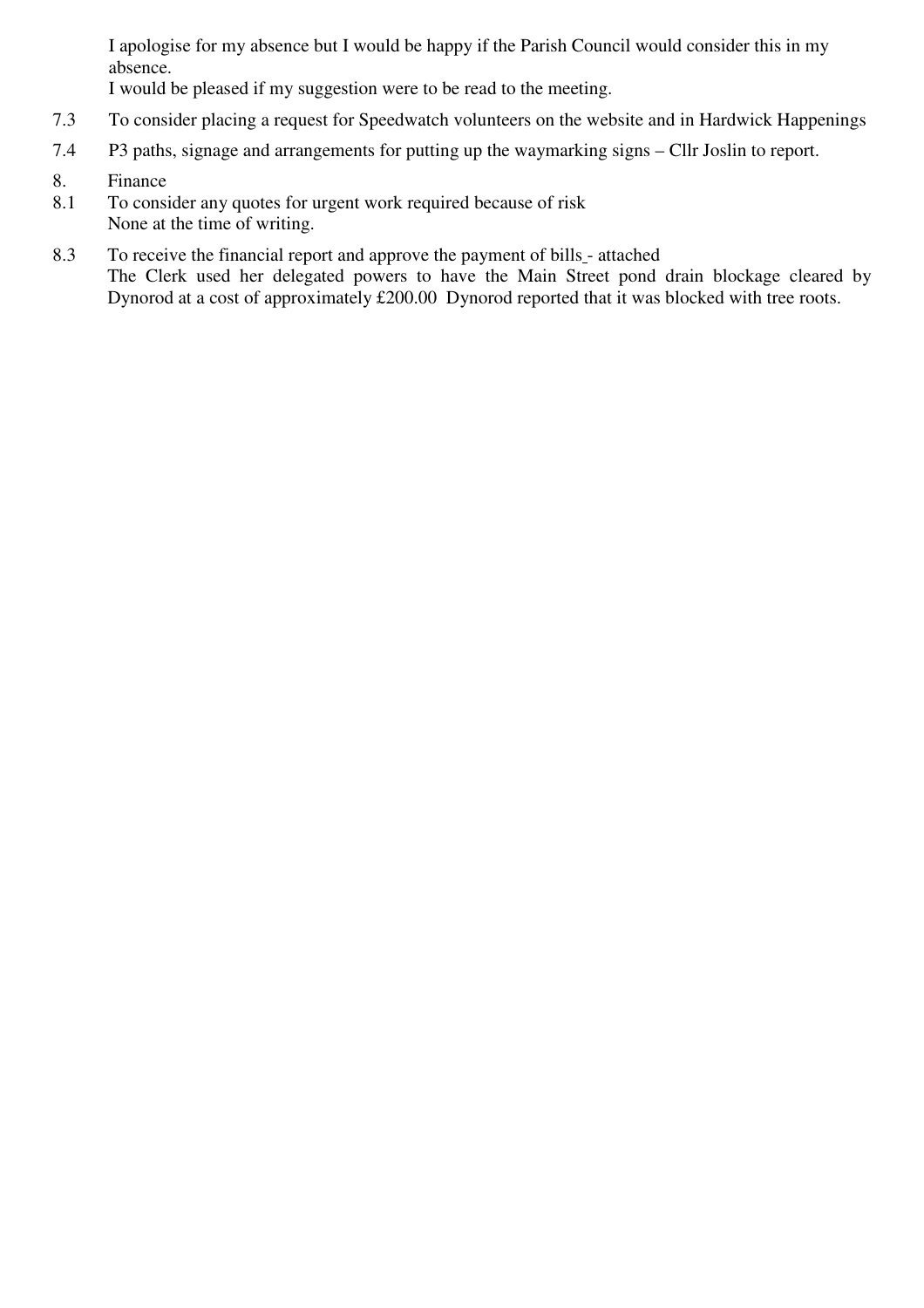# **HARDWICK PARISH COUNCIL**

## **Small Grant Scheme Application Form**

|                  | <b>DETAILS OF GRANT APPLIED FOR:</b>                                           |                                                                                                                                |
|------------------|--------------------------------------------------------------------------------|--------------------------------------------------------------------------------------------------------------------------------|
| 1                | What do you want to use the grant for?                                         | Insurance for the Parish Church                                                                                                |
| $\overline{2}$   | Who will benefit from the work or<br>activity?                                 | All local residents who use the church<br>for rites of passage and worship, and<br>for visitors to church yourd or portacabing |
| 3                | How much is required to pay for this?                                          | 21,583.60                                                                                                                      |
| 4                | How much would you like the Council to<br>provide?                             | 21,583.60                                                                                                                      |
| 5                | If there is a difference - if so how will<br>you raise the difference?         |                                                                                                                                |
|                  | <b>DETAILS OF GROUP OR ORGANISATION :</b>                                      |                                                                                                                                |
| 6                | Name of organisation or group applying<br>for a grant                          | St May's Church, Mardurer                                                                                                      |
| $\overline{7}$   | Are you a new group in the process of<br>being formed? Yes or No               | No                                                                                                                             |
| 8                | If No - when was the group or<br>organisation established?                     |                                                                                                                                |
| 9                | If No - is the group or organisation a<br><b>Registered Charity? Yes or No</b> | 1es, as og par of En Diocese                                                                                                   |
| 10 <sub>10</sub> | If yes please tell us the registration<br>number                               | 245456                                                                                                                         |
| 11.              | Do you have a bank account?<br>Yes or No.                                      | $Y_{\epsilon}$                                                                                                                 |
| 12               | If Yes - please provide the name of the<br>Bank where you have an account      |                                                                                                                                |
| 13               | If Yes - please provide the Account<br>Name                                    | Nar west, Canbridge Marker St branch                                                                                           |
| 14               | If Yes - please supply a copy of your<br>latest bank statement                 |                                                                                                                                |
| 15               | Do you have published accounts?<br>Yes or No                                   | Yes                                                                                                                            |
| 16               | If you have - please supply a copy of<br>your latest accounts                  | Attached                                                                                                                       |
| 17               | Do you have a constitution? Yes or No                                          | No                                                                                                                             |
| 18               | If you have - please supply a copy of<br>your constitution                     |                                                                                                                                |
| 19               | What are the objectives of the group or<br>organisation?                       | To worship God and to serve the<br>community. To promise public space                                                          |
|                  |                                                                                | as a village anenity.                                                                                                          |

This grant aid application should be signed by two members of your Organisation's Committee, one of whom must be the Chairman, Secretary or Treasurer.

We confirm that the information given in this application is accurate and that the Organisation undertakes to inform Council of any changes in the Organisation's circumstances that would affect this application. We confirm that any grant awarded by the Council will be spent only on the purpose for which it was given.

| Signed Clarky      |  |
|--------------------|--|
| Position Treasurer |  |
|                    |  |
|                    |  |

|      | Signed VIDEATZ          |
|------|-------------------------|
|      | Position Charles Washer |
| Date | 16/03/1                 |

The signing and submission of the Grant Aid form constitutes acceptance of the above by the group or organisation applying for a grant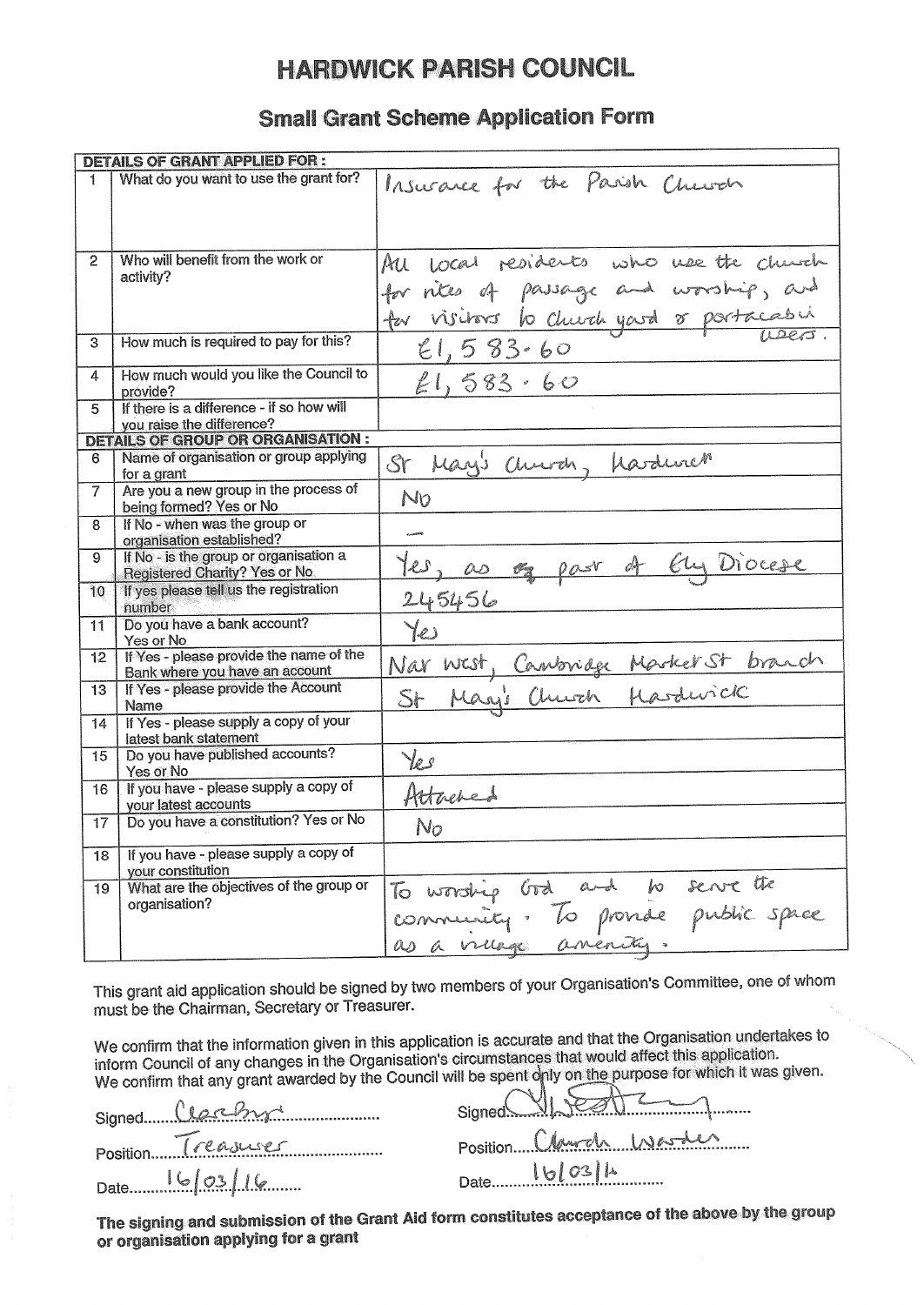## Independent Examiner's report to the PCC of St. Mary's, Hardwick

This report on the financial statements of the PCC for the year ended 31<sup>st</sup> December 20145 which are set out on pages  $4 - 8$  is in respect of an examination carried out in accordance with the Church Accounting Regulations 2006 ('the Regulations') and section 43(2) of the charities Act 1993 *('the Act'')* 

## **Respective responsibilities of the PCC and the examiner**

As members of the PCC you are responsible for the preparation of the financial statements. You consider that the audit requirements of the Regulations and section 43(2) of the Act do not apply. It is my responsibility to issue this report on those financial statements in accordance with the terms of the Regulation.

## **Basis of this report.**

My examination was carried out in accordance with the General Direction given by the Charities Commission under section 43(7) of the Act and to be found in the Church Guidance, 2006 edition, issued by the finance Division of the Archbishop's Council. That examination includes a review of the accounting records kept by the PCC and a comparison of the accounts with those records. It also includes considering any unusual items or disclosures in the financial statements and seeking explanations from you as trustees concerning such matters. The procedures undertaken do not provide all the evidence that would be required in an audit, and consequently I do not express and audit opinion on the view given by the accounts.

## Independent examiner's statement

In connection with my examination, no matter has come to my attention.

- which gives me reasonable cause to believe that in any material respect the  $\frac{d}{dt}$ requirements to keep accounting records in accordance with section 41 of the Act, and to prepare financial statements' which accord with the accounting records and comply with the requirements of the Act and Regulations have not been met or
- To which in my opinion attention should be drawn in order to enable a proper  $\overline{2}$ understanding of the account to be reached.

MARK TAYLOR H.C.M.A (Signed) **Date**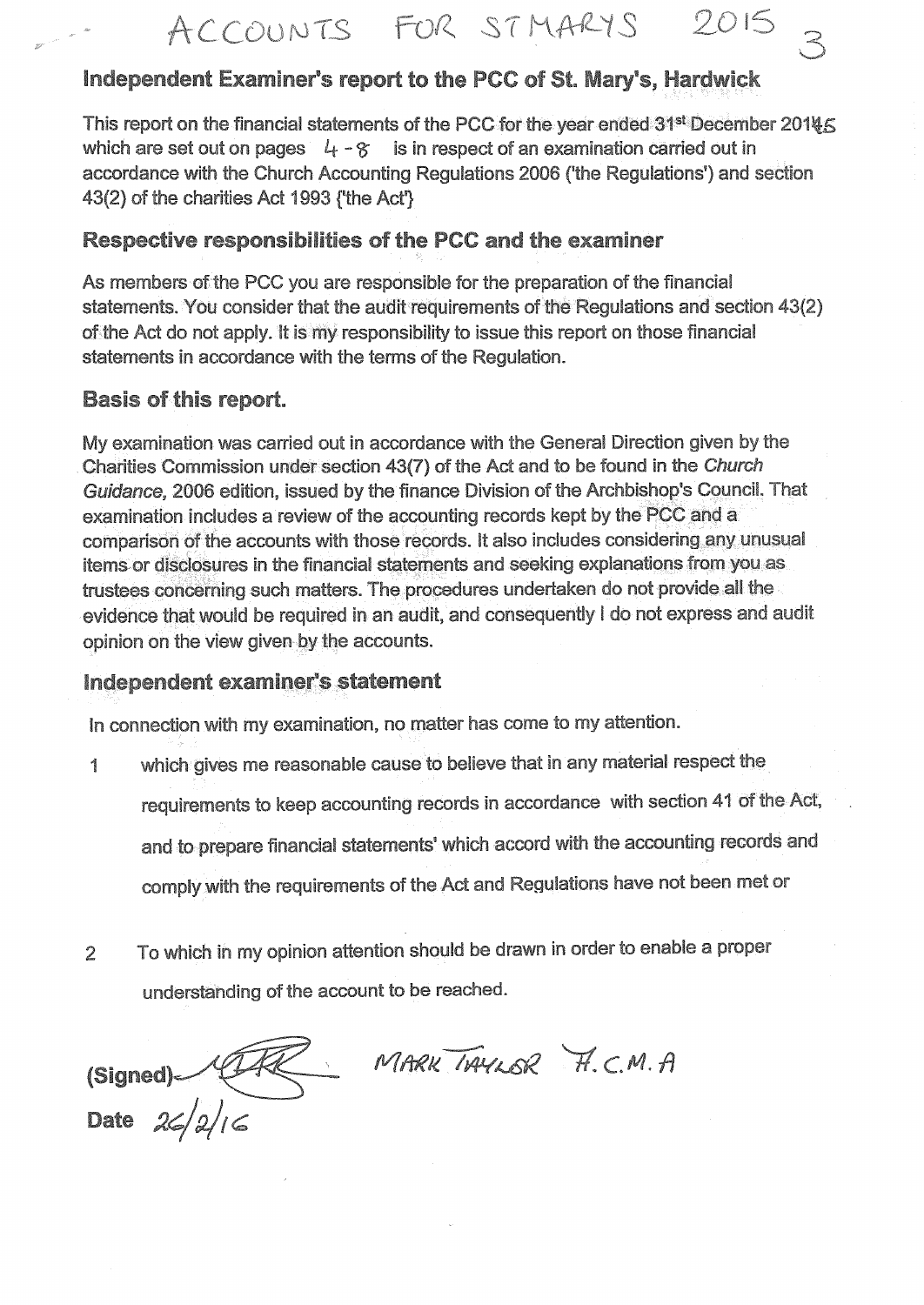## **1999年,我们的一个人,我们的人们的人,我们的人们的人,我们的人们的人** ST MARY'S CHURCH HARDWICK Financial Statement for the year ending 31st Dec 2015

# **GENERAL FUND**

|                | <b>RECEIPTS</b>                       |                                                               |          |          |          |          |
|----------------|---------------------------------------|---------------------------------------------------------------|----------|----------|----------|----------|
| Code           | <b>Regular Giving by congregation</b> |                                                               | 2015     |          | 2014     |          |
| $1+2$          | <b>Planned Giving</b>                 |                                                               |          |          |          |          |
| $\overline{3}$ | Open Plate Collections                | (note 1)                                                      | 12387.05 |          | 11502.85 |          |
| 6              | <b>Gift Aid Recovered</b>             | $\mathcal{L}_{\mathcal{A}}$ , and $\mathcal{L}_{\mathcal{A}}$ | 2735,51  |          | 1822.95  |          |
|                | Total                                 | (note 2)                                                      | 3466.78  |          | 4094.07  |          |
|                |                                       |                                                               |          | 18589.34 |          | 17419.87 |
|                | Other voluntary giving                |                                                               |          |          |          |          |
| 4              | Donations                             |                                                               |          |          |          |          |
| 9              | Events (Fete)                         |                                                               | 1133.44  |          | 765.51   |          |
|                | Events (other)                        | (note 3)                                                      | 1552.45  |          | 1566.66  |          |
|                | Total                                 |                                                               |          |          | .1495.70 |          |
|                |                                       |                                                               |          | 2685.89  |          | 3827.87  |
|                | Receipts from other sources           |                                                               |          |          |          |          |
| 8              | <b>Grant from Parish Council</b>      |                                                               |          |          |          |          |
| 12             | Porta Cabin income                    |                                                               | 1451.13  |          | 1769.91  |          |
| 11             |                                       |                                                               | 362.71   |          | 362.35   |          |
| 13             | Wedding and Funeral fees              |                                                               | 3458.00  |          | 2620.00  |          |
|                | Parish Share rebate                   |                                                               | 402.01   |          |          |          |
|                | Misc <sup>e</sup> Company and the     |                                                               |          |          | 175.40   |          |
|                | Total                                 |                                                               |          | 5673.85  |          | 4927.66  |
|                | <b>TOTAL RECEIPTS</b>                 |                                                               |          | 26949.08 |          | 26175.40 |
|                | <b>PAYMENTS</b>                       |                                                               |          |          |          |          |
| 11             | W and F fees to Ely etc               |                                                               | 2015     |          | 2014     |          |
| 17             | Cost of events                        |                                                               | 1180.00  |          | 1896.00  |          |
| 18             | Charitable Giving                     |                                                               | 61.00    |          | 661.00   |          |
| 19             | Parish Share                          | (note 4)                                                      | 880.36   |          | 298.00   |          |
| 21             |                                       |                                                               | 16381.00 |          | 16065.50 |          |
| 21             | Rector's Expenses                     |                                                               | 1004.09  |          | 1068.37  |          |
| 22             | Secretary's Expenses                  |                                                               | 1095.69  |          | 1175.12  |          |
| 22             | Mission expenses                      | (note 5)                                                      | 299.27   |          | 1388.79  |          |
| 23             | Youth worker                          |                                                               | 500.00   |          | 300.00   |          |
|                | Insurance, fire & PAT                 |                                                               | 1565.14  |          | 1596.80  |          |
| 23             | <b>Church Supplies</b>                |                                                               | 152.35   |          | 299.04   |          |
| 23             | Churchyard costs                      | (note 6)                                                      | 52.01    |          | 853.29   |          |
| 23             | Sunday Club                           |                                                               | 9.99     |          | 0.00     |          |
| 23             | Music & Licences                      |                                                               | 132.00   |          | 217.00   |          |
| 24             | Electricity                           | (note 7)                                                      | 503.79   |          | 377.01   |          |
| 25             | Porta cabin costs                     | (note 8)                                                      | 196.22   |          | 606.10   |          |
|                | Audio costs                           |                                                               |          |          | 829.91   |          |
|                | Hymn Books                            |                                                               | 606.88   |          |          |          |
|                | Repay overcld Gift Aid                |                                                               |          |          |          |          |
| 99             | Affiliation to other bodies           |                                                               | 105.00   |          | 25.00    |          |
|                |                                       |                                                               |          |          | 152.42   |          |
|                | "/"\"" A I "**//*\******              |                                                               |          |          |          |          |

a Maria Maria da Barato<br>18 de estadounidense de la Carlo de Capela<br>19 de estadounidense de la Capela de Capela

<u>IOTAL EXPENDITURE</u>

24724.79

27809.35

 $\sim$   $\sim$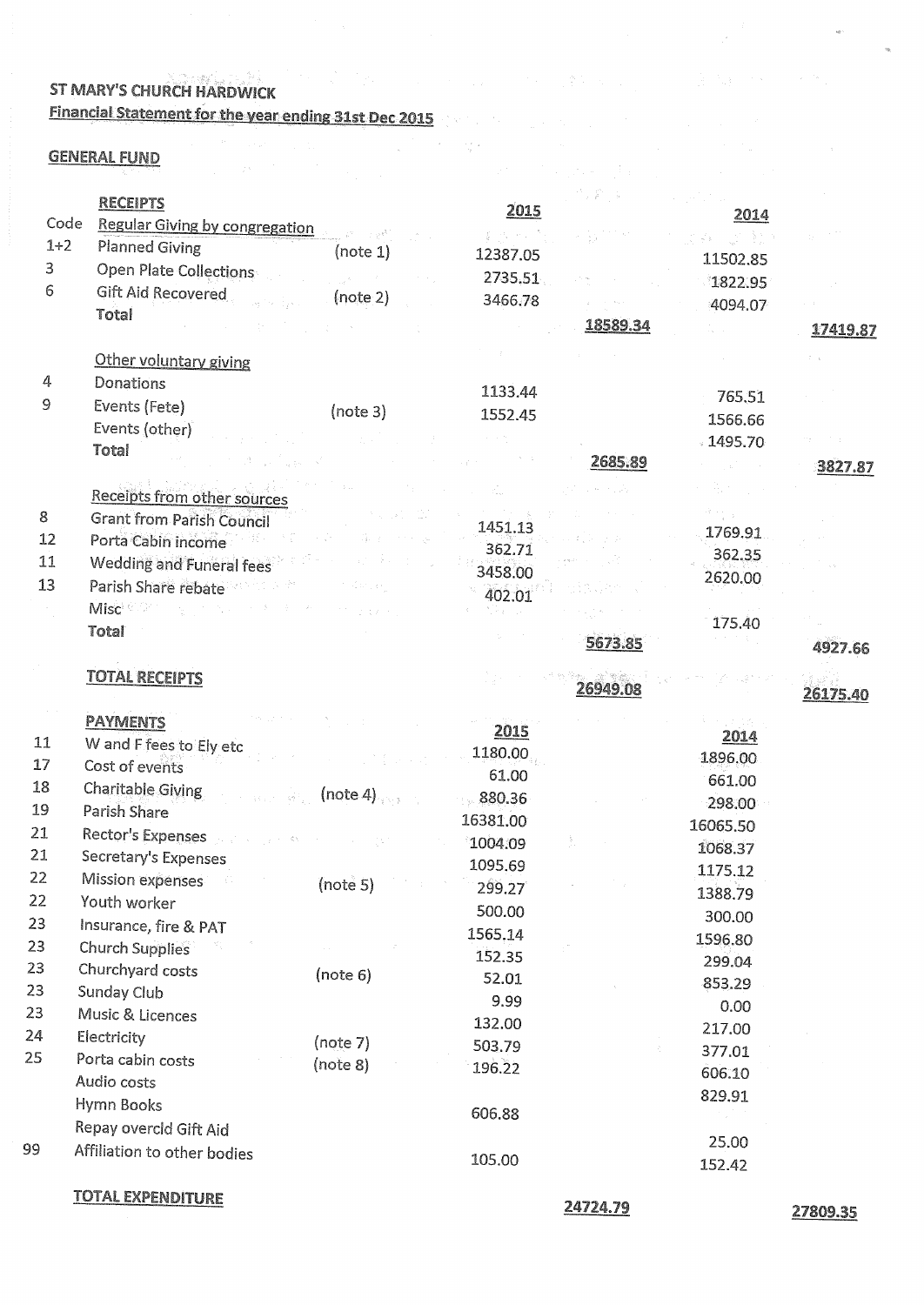#### **Notes for the General Fund**

Note 1 Planned giving

This includes all regular giving via Direct Debit, CAF and envelopes

Note 2 Gift Aid

2014 was larger than 'normal', as it contained 5 quarters (2013 had only 3)

Note 3 Events

This year, the Fete was the only fundraiser for the General Fund

Note 4 Charitable Giving

This seems much larger, because all collections came through the account this year

 $\sim 10^{11}$ 

 $\sim 10^{-1}$ 

| Action Aid        | £120.00 |  |
|-------------------|---------|--|
| Water Aid         | £304.05 |  |
| Christian Aid     | £300.00 |  |
| Embrace ME        | £100.00 |  |
| Childrens Societv | £56.31  |  |

**Note 5 Mission Expenses** 

Mission expenses in 2014 were inflated by the one-off £1000 for Pippins

Note 6 Churchyard

Churchyard expenses are greatly reduced now LOTS does the mowing

Note 7 Electricity

Because of problems with new supplier in 2014, £108 is delayed payment for 2014's electricity

Note 8 Portacabin costs

The 2014 figure was inflated by the one-off cost of the water heater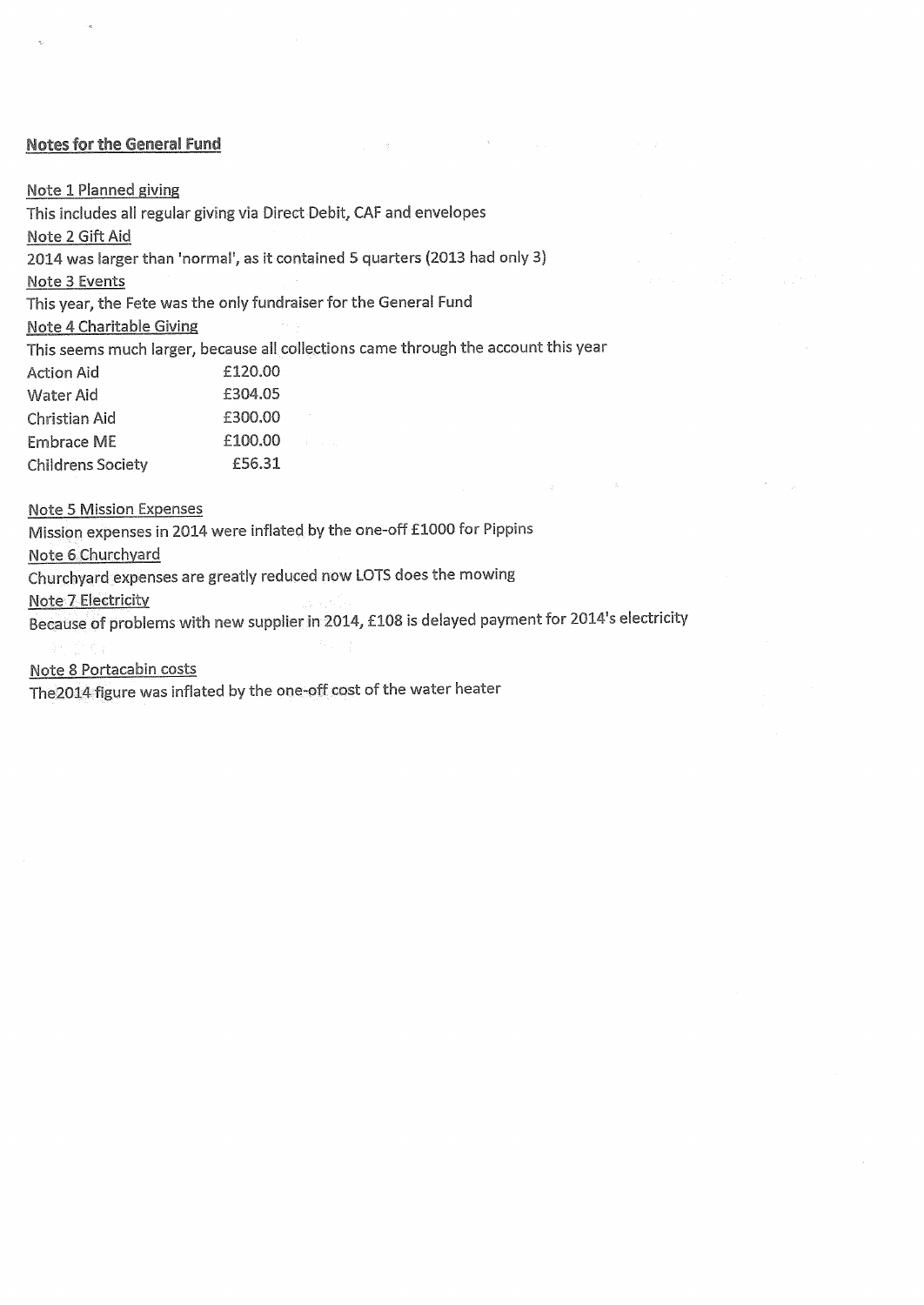## **ANNUAL RECONCILIATION WITH NAT WEST BANK (GENERAL FUND)**

| Cash at 1st Jan                    | 21.67     |
|------------------------------------|-----------|
| Bank at 1st Jan                    | 2956.59   |
| Excess Receipts over payments      | 2224.29   |
| Cheques from last year now cleared | $-295.27$ |
| Cheques from this year not cleared | 11147.89  |
| Held for LOTS                      | 130.20    |
| Held for Fabric Fund               | 448.05    |
| Total                              | 16633.42  |
| Cash at 31st Dec                   |           |
| Bank at 31st Dec                   | 101.79    |
|                                    | 16531.63  |
| Total                              | 16633.42  |

# **Statement of Assets and Liabilities as at 31st Dec 2015**

|                                                | 2015          | 2014       |
|------------------------------------------------|---------------|------------|
| Nat West current a/c                           | £16,531.63    | £2,956.59  |
| <b>CCLA Fabric Fund</b>                        | £5,977.44     | £4,944.23  |
| CCLA Sunday School Fund (aka Church Hall fund) | £21,220.55    | £1,755.94  |
| Cash in hand                                   | £101.79       | £21.67     |
| Uncleared cheques                              | $-£11,147.89$ | $-£295.27$ |
| <b>Total</b>                                   |               | 医膝下肌 化溴苯   |
|                                                | £32,683.52    | £9,383.16  |
| Other monetary assets                          | nil           |            |
| Other liabilities                              | nil           |            |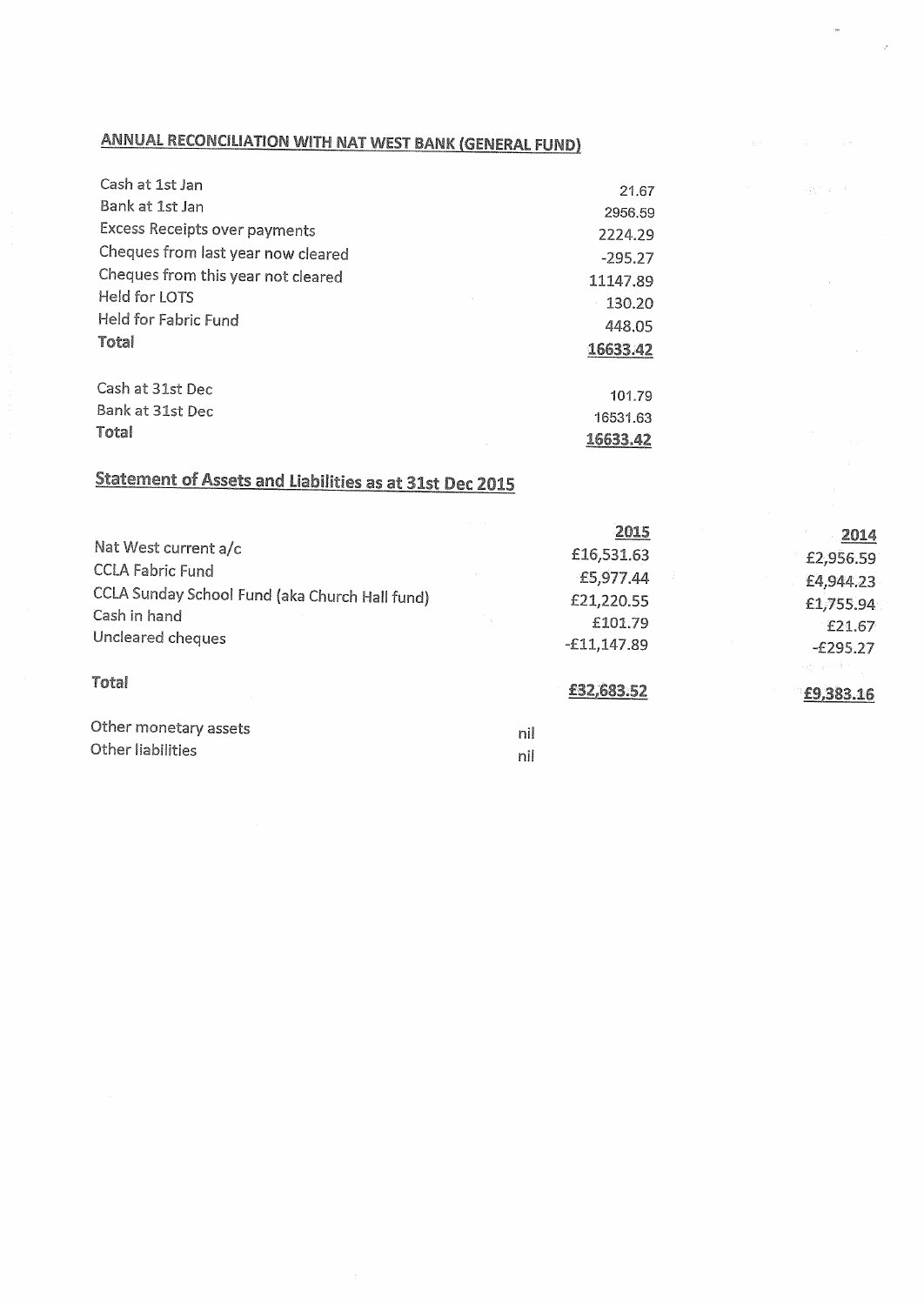## **St Marys Church Hardwick**

Harvest VE Dance

**TOTAL** 

 $\langle \hat{q} \rangle$ 

 $\frac{d}{dt}$ 

## **Financial statement for the FABRIC FUND for 2015**

|                                             | 2015            | 2014                                  |              |
|---------------------------------------------|-----------------|---------------------------------------|--------------|
|                                             |                 |                                       |              |
| <b>Balance of Fund at 1st Jan</b>           | £4,944.23       |                                       | £9,135.40    |
|                                             |                 |                                       |              |
| <b>Receipts</b>                             |                 |                                       |              |
| Donations                                   | £0.00           | £530.00                               |              |
| <b>Gift Aid from donations</b>              | £0.00           | £252.50                               |              |
| Fundraising (see note 1)                    | £1,451.55       | £1,414.05                             |              |
| Interest                                    | £29.71          | £32.38                                |              |
| <b>Total</b>                                | £1,481.26       |                                       | £2,228.93    |
| Payments                                    |                 |                                       |              |
| <b>Trees</b>                                | £0.00           | £4,608.00                             |              |
| Professional fees                           | £0.00           | £1,812.10                             |              |
| <b>Total</b>                                | £0.00           |                                       | £6,420.10    |
| <b>Excess receipts over payments</b>        | £1,481.26       | D e si                                | $-64,191,17$ |
| Still held in General a/c (see note 2)      | £448.05         |                                       |              |
|                                             |                 |                                       |              |
| <b>Balance of Fund at 31st Dec</b>          | £5,977.44       |                                       | £4,944.23    |
| Note 1                                      | Note 2          |                                       |              |
| Fundraising money designated to Fabric Fund | Events marked * |                                       |              |
|                                             |                 | not yet transferred from General Fund |              |
| Coffee morning                              | £230.00         |                                       |              |
| Quiz night                                  | £773.50         |                                       |              |
| Bazaar                                      | $f210.40*$      |                                       |              |
|                                             |                 |                                       |              |

 $\mathcal{I}^{\mathcal{A}}(\omega) = \{ \mathcal{I}^{\mathcal{A}}(\omega) \mid \omega_{\mathcal{A}}(\omega) \leq \omega \} \quad \text{and} \quad \mathcal{I}^{\mathcal{A}}(\omega) = \mathcal{I}^{\mathcal{A}}(\omega) \mathcal{I}^{\mathcal{A}}(\omega)$ 

£210.40 \* £232.18 \*

£5.47 \*

£1,451.55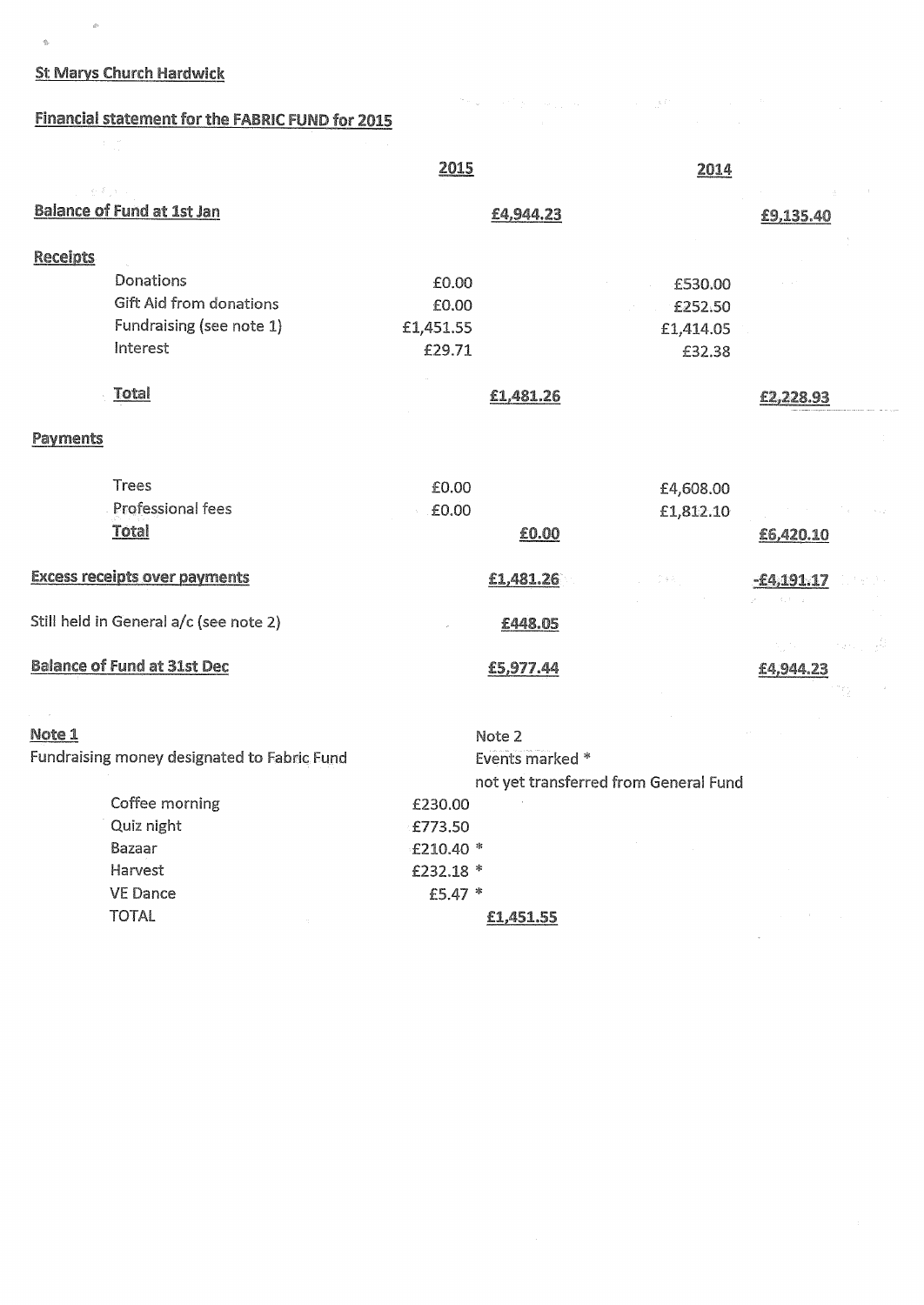|                 | Financial statement for the SUNDAY SCHOOL FUND for 2015   |            |           |            |
|-----------------|-----------------------------------------------------------|------------|-----------|------------|
|                 | (This fund is now referred to as the Community Hall fund) |            |           |            |
|                 |                                                           | 2015       |           | 2014       |
|                 | <b>Balance of Fund at 1st Jan</b>                         | £1,755.94  |           | £1,747.19  |
| <b>Receipts</b> |                                                           |            |           |            |
|                 | Interest                                                  | £37.56     |           | £8.75      |
|                 | Donations from congregation                               | £8,437.00  |           |            |
|                 | Donations from wider community                            | £2,338.50  |           |            |
|                 | Fundraising                                               | £6,168.42  |           |            |
|                 | Gift Aid claimed                                          | £1,753.13  |           |            |
|                 | Grants                                                    | £1,500.00  |           |            |
|                 | <b>Total</b>                                              | £20,234.61 |           | £8.75      |
| Payments        |                                                           |            |           |            |
|                 | <b>Planning Permission</b>                                | £770.00    |           | £0.00      |
|                 | <b>Balance of Fund at 31st Dec</b>                        | £21,220.55 |           | £1,755.94  |
|                 |                                                           |            |           | i na giyar |
|                 | <b>Financial statement for the LOTS FUND for 2015.</b>    |            |           |            |
|                 | This fund is held inside the General Fund                 | 2015       |           |            |
|                 |                                                           |            |           |            |
|                 | <b>Balance of Fund at 1st Jan</b>                         |            | £0.00     |            |
| <b>Receipts</b> | in 1970.                                                  |            |           |            |
|                 | <b>Grant from South Cambs</b>                             | £1,500.00  |           |            |
|                 | <b>Grant from Parish Council</b>                          | £500.00    |           |            |
|                 | <b>Total</b>                                              |            | £2,000.00 |            |
| Payments        |                                                           |            |           |            |
|                 | Shed                                                      | £854.00    |           |            |
|                 | Tools and equipment                                       | £1,015.80  |           |            |
|                 | <b>Total</b>                                              |            | £1,869.80 |            |
|                 | <b>Balance of fund at 31st Dec</b>                        |            | £130.20   |            |

 $\frac{1}{\sqrt{2}}\int_{\mathbb{R}^2} \frac{1}{\sqrt{2}}\,d\mu$